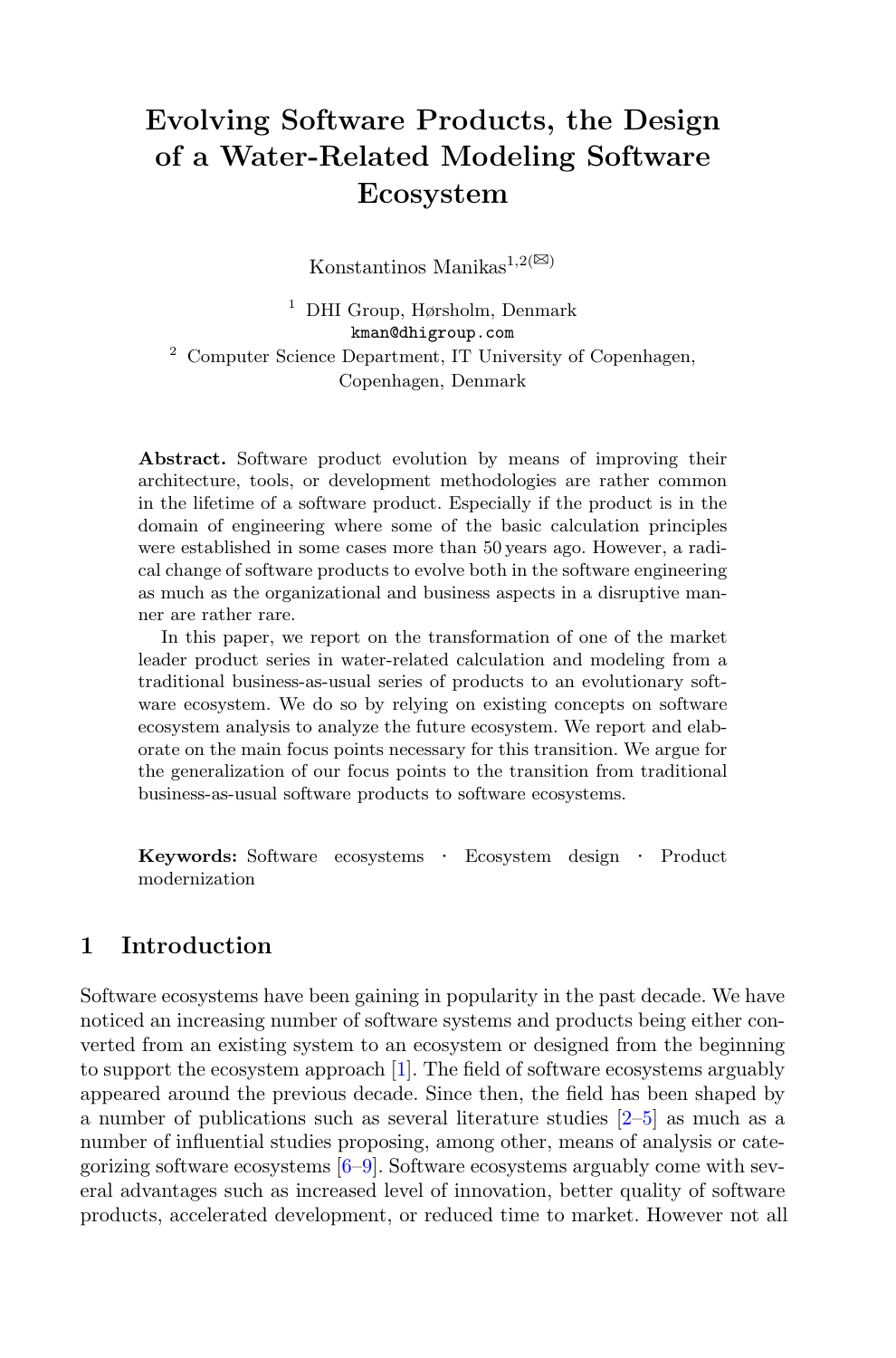ecosystems have been equally successful or effective in achieving the advantages that are promised with this approach. This the ecosystem design with respect to success has been a focus of both research and academia.

In related work, [\[10\]](#page-5-5) follow the transition of a software product line to a software ecosystem with the parallel transition from waterfall development processes to agile. [\[11\]](#page-5-6) follow a similar transition of a proprietary platform but to an open source software ecosystem. In a somewhat different approach [\[12](#page-5-7)[,13](#page-6-0)] describe the steps of analyzing and designing a software ecosystem around the telemedical services of the Danish healthcare. As noted form these studies, software ecosystems can mainly emerge from a successful software product (or system, company). However, the telemedicine ecosystem is an example the design of an ecosystem by identifying a need for an ecosystem rather than evolving from an existing platform. The steps towards the design of an ecosystem are elaborated more in [\[14\]](#page-6-1). One of the methods for analyzing and designing software ecosystems from a wide perspectives is the concept of "software ecosystem architecture" that we are using in this study  $[12]$  $[12]$ . The concept proposes that a software ecosystem can be analyzed by three different perspectives using three structures:

**Software structure.** That contains the different software elements of an ecosystem as much as their relationships (including software interaction). In some cases it helpful to separate between the common software infrastructure, i.e. the platform of the ecosystem, and the software extensions, i.e. contributions on top of the infrastructure.

**Organizational structure.** The different organizational elements of the ecosystem, such as the different actors that are involved in the ecosystem, their roles, and relationships.

**Business structure.** The different business elements of the ecosystem such as the incentives that motivate the actor activity in the ecosystem.

In this paper we focus on the design of a software ecosystem and report on the analysis of one of the market-leader suites of products in water-related modeling and prediction. Our case focuses in designing the evolution of the development and distribution from traditional means to a software ecosystem with utter aim to "solve the worlds toughest challenges in water environments" [\[15\]](#page-6-2).

## **2 Approach**

The studied systems are a set of software systems that, among other, perform complex calculation and modeling scenarios in a wide variety of water resource problems. These systems have been evolved and improved over the years with the first calculation algorithms dating back to the 1960's. The architecture of the different products includes high level or reuse and conceptual separation. The organization developing the systems is part of a wider non-profit organization of more than 1000 employees world-wide with main business water resources engineering expertise. The organization's products include project development and consultancy, software products, and knowledge distribution.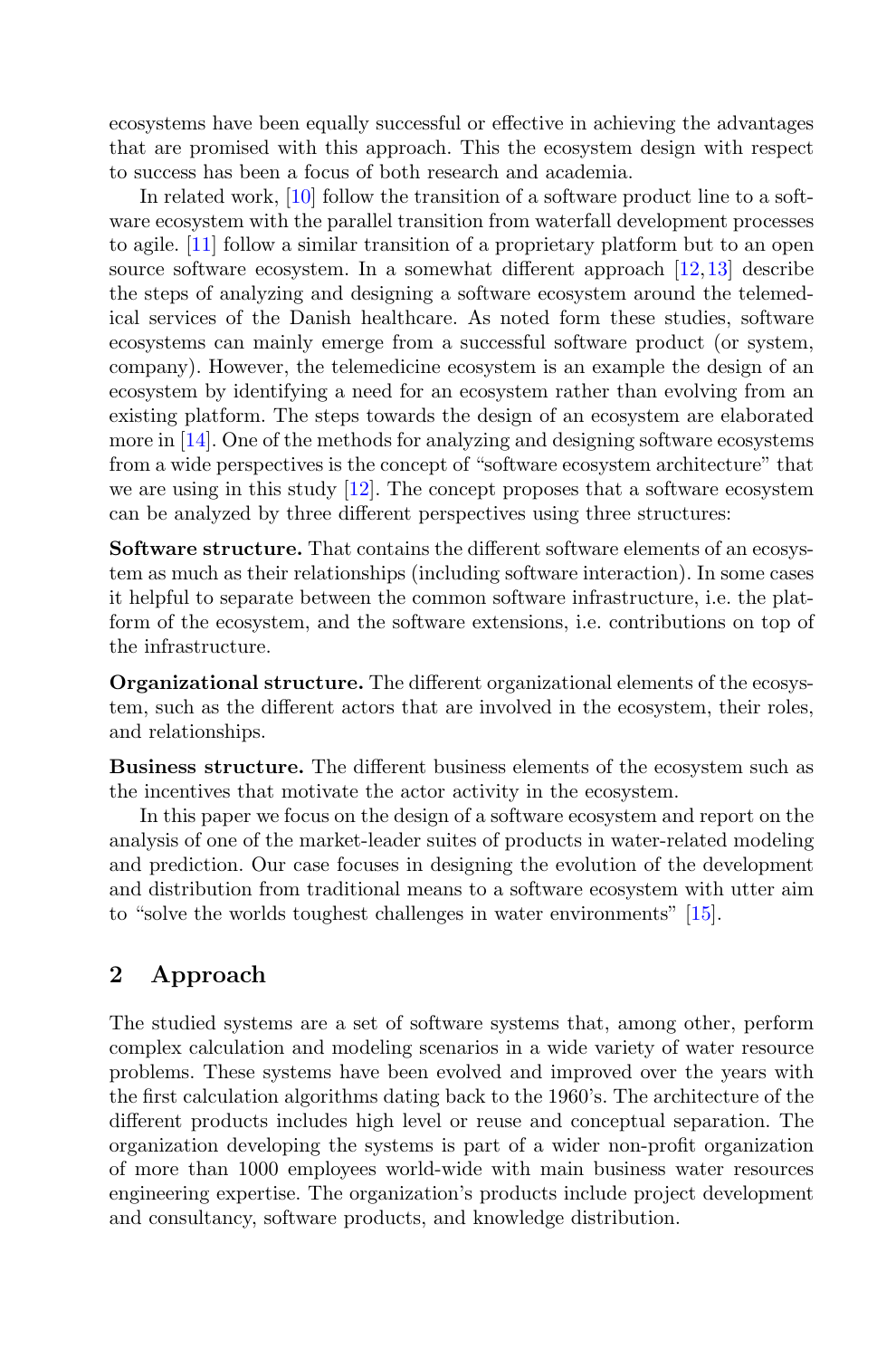In the following section we discuss the result of analysis of the ecosystem to-be. We do so, in a generic manner so to be applicable in wider domains. We use the three structures of the software ecosystem architecture.

#### **2.1 Software Structure**

The transition to a software ecosystem poses a number of requirements to the software structure. This structure includes both the ecosystem *platform*, i.e. the software infrastructure that forms the core of the ecosystem where extensions are build upon, and the *software extensions*, i.e. plug-inns or apps that provide additional functionality or services to the ecosystem by extending the platform. Bellow we elaborate on the main aspects that the software structure of the ecosystem should cover.

**Modularity and Independence.** The clear separation of the (software and logical) components of an ecosystem is essential to the well-functioning and prosperity of the ecosystem. The better each logical (and thus software) entity is defined and separated from the rest, the more probable it is for the system to be to keep faithful to the architectural design. This is especially relevant to existing systems transitioning to an ecosystem as the effort of re-designing and refactoring is arguably greater than design from scratch. In such cases apart from re-designing, analysis of architectural evolution and specifically architectural drift and decay is very relevant as much as information on the initial architectural decisions and trade-offs. The proposed architectural smells [\[16](#page-6-3)] can be an relevant starting point. Today there is a number of architectural patterns and tactics that can facilitate this transitions, e.g. the use of service oriented architecture and microservices, as much as different tools.

**Independent and Continuous Release.** One positive effect of an optimal modularity in a system is that this logical structuring allows for releasing modules independently from each other. Independent release of modules is essential for the (rapid) evolution of large and complex systems as (a) it enforces complete control of dependencies - otherwise the system fails at runtime, (b) better supports the actor extension development as it allows the actors to focus only on the module(s) that are relevant,  $(c)$  allows for organizational independence, i.e. different organizations (or teams) can limit their scope easier. Apart from the platform, independent release and release roadmapping should also be a requirement for extensions that are reused by other components.

**Standardization of Platform and Extension.** In order to facilitate the rapid and proper extension development, the aspects of this development should be standardized to the extent possible. In that respect, the ecosystem should provide and enforce standardized means of development, deployment, and testing/quality assurance. Standardization could be included in following ways: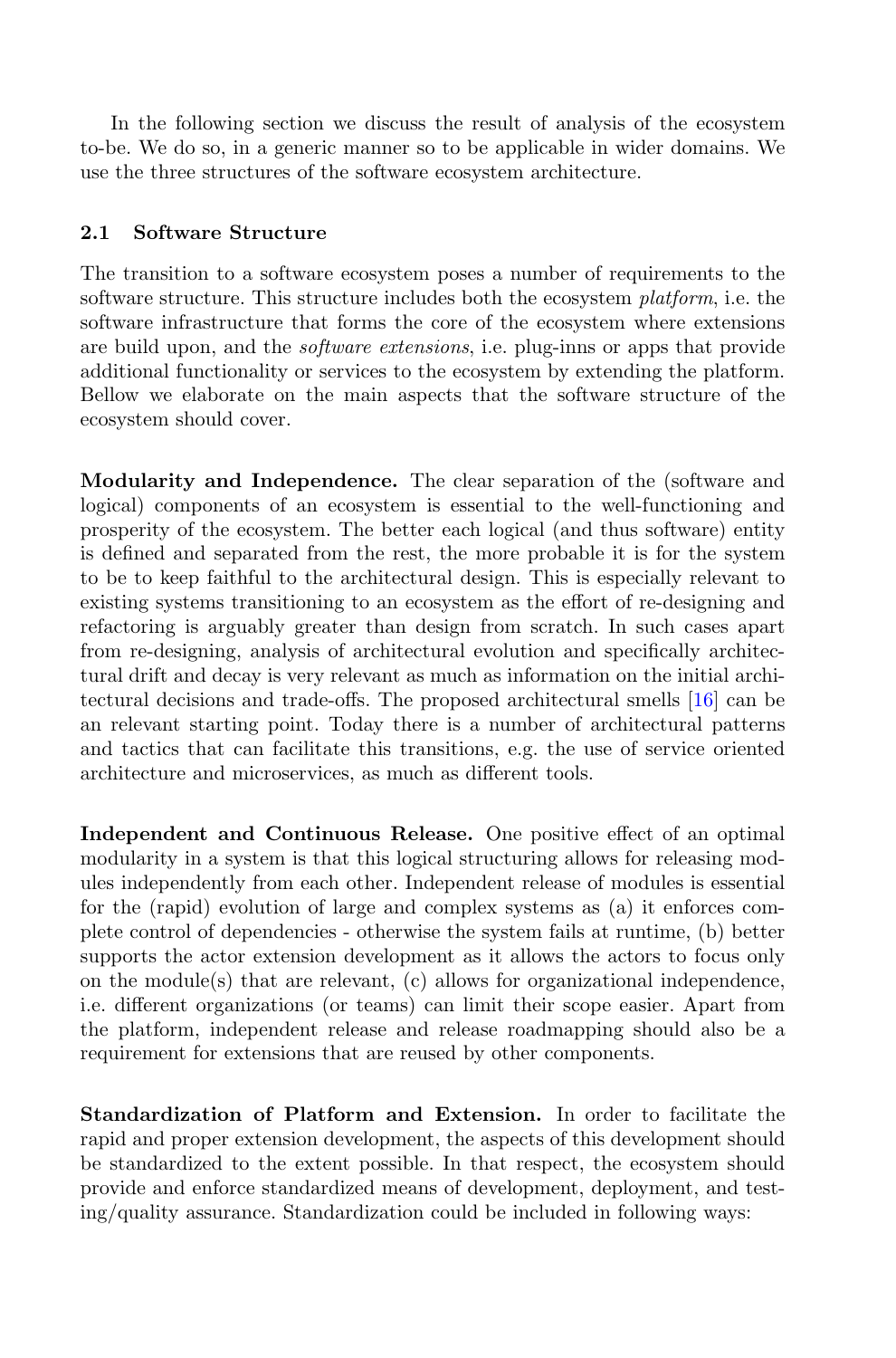**Documentation and Support.** The ecosystem orchestrators should facilitate the ecosystem extension by "flattening" the learning curve of ecosystem contributors and establishing and communicating official "ways of doing". Examples here include good guides and documentation on how to create extension or standard functions e.g. user interface, logging, or error-handling. This should already by considered by design time by including relevant system architectural qualities, e.g. buildability.

**Enforcement and Control.** Some of the standardized procedures, might be imperative to be followed e.g. procedures dealing with authentication, authorization, or privacy. In those cases, apart from communication and support, there should also exist means of enforcement and control of the proper design and implementation. Depending on the governance the ecosystem is following, different ways of enforcement can be applied. Practices can vary from automated controls (e.g. during commit/deployment or binary controls), to manual and resource-demanding controls e.g. it is common approach to establish compliance and certification organizations or auditing procedures for systems with high requirements in quality assurance.

**Coordination, Plan Communication, and Roadmapping.** Development both internally in the platform and externally in the extensions can be rather distributed and independent. This can cause several issues related to the distributed work, e.g. extensions being build on a platform component/service that changed, or platform releasing similar functionality to what an external actor was building in an extension. This kind of issues can be arguably prevented by setting requirement for communicating changes and roadmaps of system evolution that other actors can align with. In some cases, a special organizational entity or automated system can be responsible for the communication and co-ordination of the software interaction.

#### **2.2 Business Structure**

The transition to a software ecosystem arguably has a great impact to the business structure. Below we elaborate on some of the aspects that should be covered:

#### **2.3 Disruption and Business Development**

Transitioning to an ecosystem potentially includes a disruption to the "businessas-usual" model that an organization might have established. Identifying the new business models and incentives both for the (orchestrating) organization itself but also for potential external organizations is essential for this transition. Aspects in this work include challenging the existing and identifying new: (i) value propositions, (ii) customer segments, (iii) revenue streams, (iv) strategic alliances.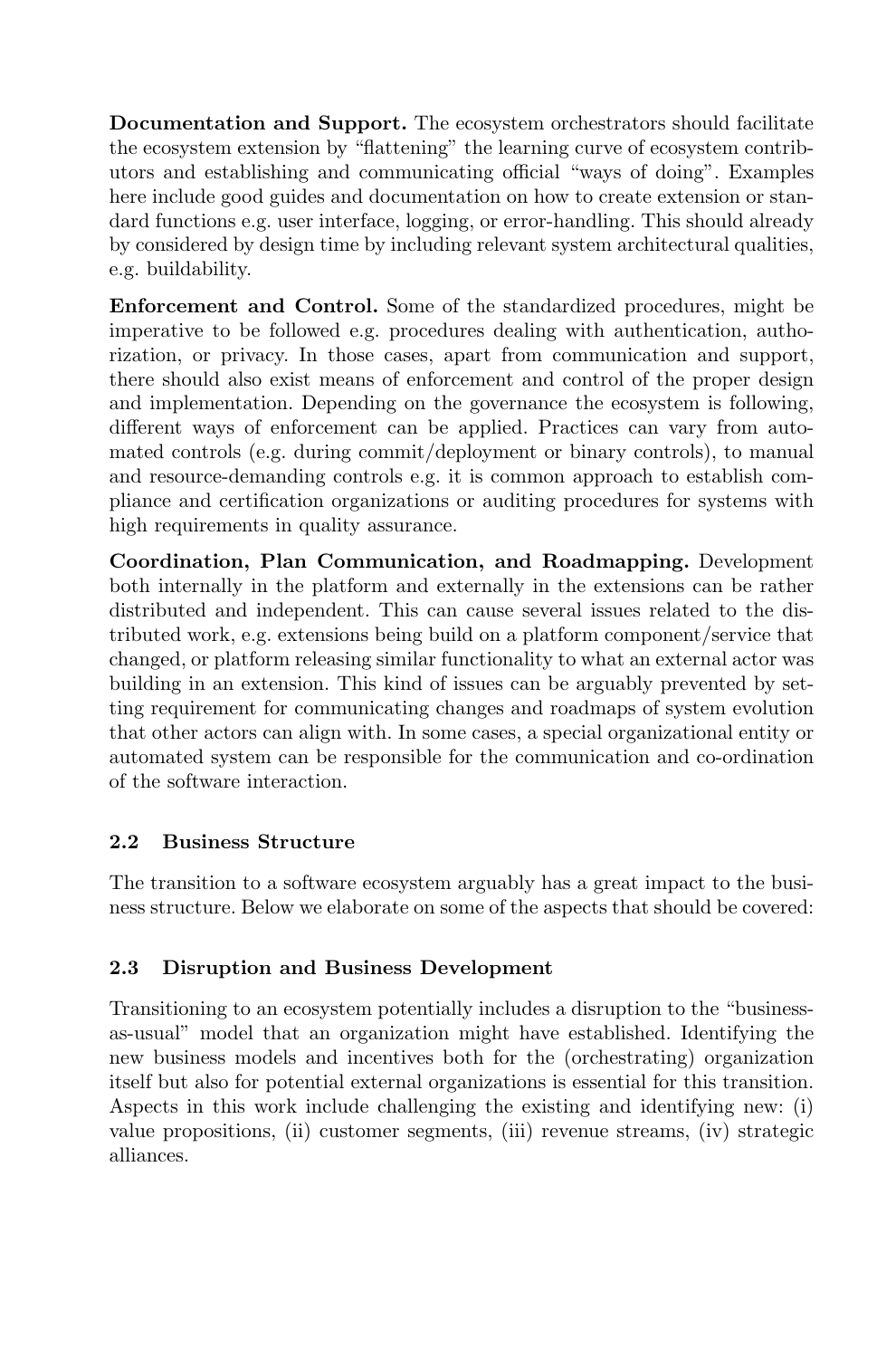**Business and Software Structure Alignment.** Similar to a single organization, the alignment of the business and the software is essential. Naturally, in the ecosystem perspective the complexity is of higher magnitude. The platform should reflect the business and the business should support the operation and evolution of the software structures. A proper set of value propositions and incentives both for the orchestrator - organization opening the platform and the software extension organizations is equally important (if not more) with a proper software structure. Means of designing the business structure moves towards traditional business development. Moreover the alignment of software and business structures can arguably be facilitated by theories and frameworks in the enterprise architecture. Naturally, these frameworks should also be extended to the ecosystem views.

### **2.4 Organizational Structure**

**Internal Organization.** The transition to an ecosystem implies challenges to the internal organization that would take the role of the ecosystem orchestrator. A radical restructuring of the software and business in an organization should be followed by restructuring in the organization itself. A relevant example is, assuming that "Conway's law" [\[17](#page-6-4)] is valid, the platform would reflect the structure of the organization and the pattern of communication. Thus, the structure of the organization should be evaluated in this light. Moreover, the software and business structure aliment should also be reflected here.

**External Organization.** The structuring of the external to the orchestrator organizations could potentially include implications that need to be addressed.

**Actor Involvement Model.** How external actors are to be included is an important aspect on an ecosystem. If the ecosystem is very open to external actors/organizations, there might appear issues with high extension competition that might have a negative effect to the ecosystem. Moreover, the more the ecosystem contributions scale, the more challenging it might be to control and maintain quality. On the other hand, if an ecosystem is to limiting to external actor inclusion, the ecosystem might not be able to obtain and maintain a critical mass for the ecosystem to evolve and eventually survive.

**Defining Internal and External.** Transition to an ecosystem also implies that external organizations might be occupied with aspects of a systems that was previously internal. It might be necessary to define and make explicit the borders of each system and the responsibilities of each actor in a more formal way to avoid organizational and legal frictions. Moreover, in cases of privacy and risk of leak of important information, employees should have guidance on the right level of communication and the privacy level of information. This is something that is implemented in many organizations today. The challenge increases with the increase in complexity, e.g. more actors in different privacy levels.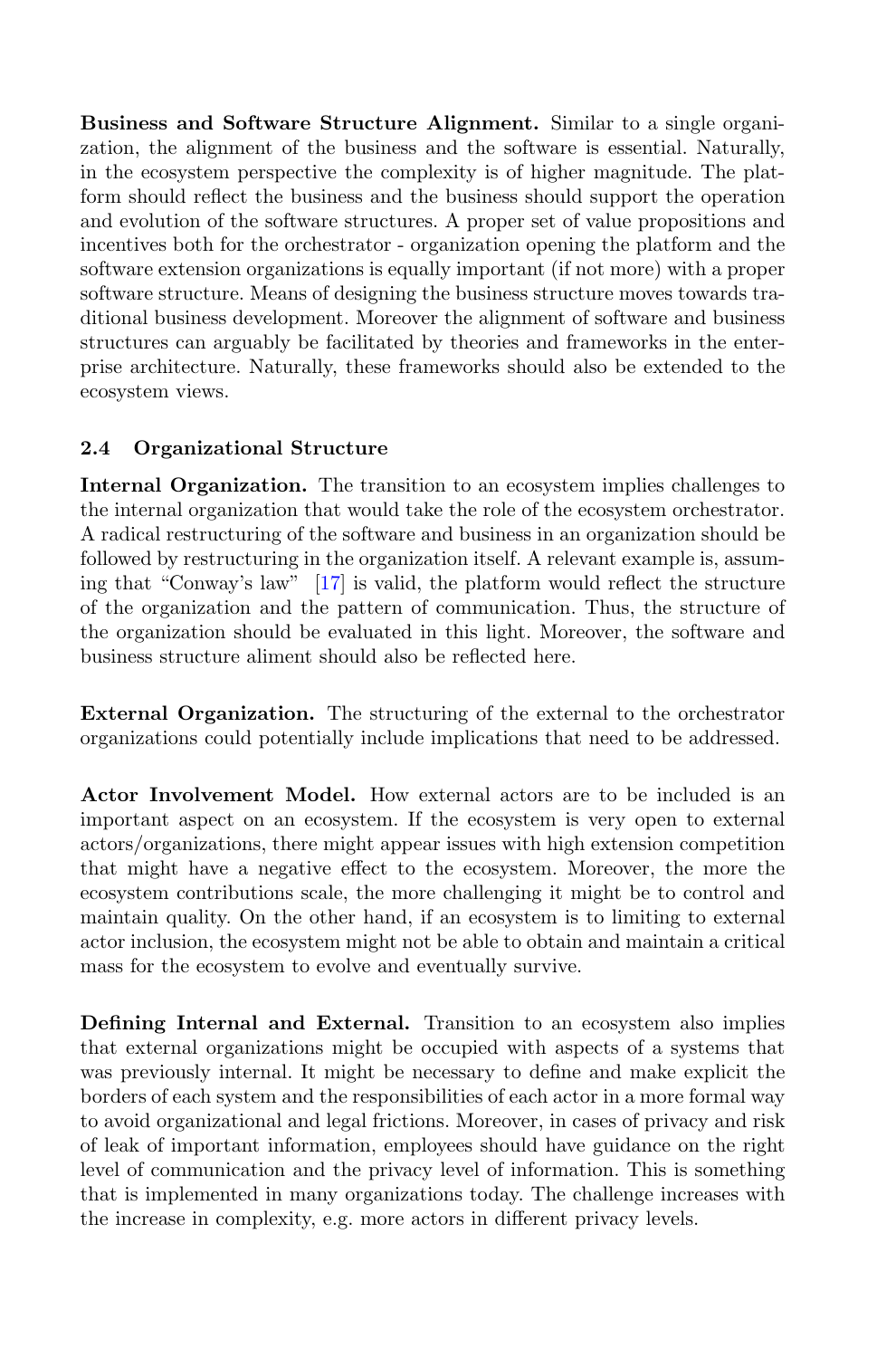#### **3 Conclusion and Future Work**

In this paper we report on the transition of a software product suite to a software ecosystem. We rely on the concept of software ecosystem architecture and analyze the current systems. Our work results in a set of focus points that are necessary for the transformation to an arguably healthy ecosystem.

Plans for future work include the evaluation of the focus points and the detailed design of the aspects that the focus points identify. We argue that the identified points can be developed further to a generalized method for evolving from traditional software systems to software ecosystems.

### <span id="page-5-0"></span>**References**

- 1. Manikas, K.: Supporting the evolution of research in software ecosystems: reviewing the empirical literature. In: Maglyas, A., Lamprecht, A.-L. (eds.) Software Business. LNBIP, vol. 240, pp. 63–78. Springer, Cham (2016). doi[:10.1007/](http://dx.doi.org/10.1007/978-3-319-40515-5_5) [978-3-319-40515-5](http://dx.doi.org/10.1007/978-3-319-40515-5_5) 5
- <span id="page-5-1"></span>2. Hanssen, G.K., Dybå, T.: Theoretical foundations of software ecosystems. In: Jansen, S., Bosch, J., Alves, C. (eds.) Proceedings of the Forth International Workshop on Software Ecosystems, Cambridge, vol. 879, pp. 6–17, 18 June 2012. <http://CEUR-WS.org>
- 3. Barbosa, O., Santos, R.P., Alves, C., Werner, C., Jansen, S.: In: Software Ecosystems - Analyzing and Managing Business Networks in the Software Industry. Edward Elgar, Cheltenham (2013)
- 4. Manikas, K., Hansen, K.M.: Software ecosystems a systematic literature review. J. Syst. Softw. **86**(5), 1294–1306 (2013)
- <span id="page-5-2"></span>5. Manikas, K.: Revisiting software ecosystems research: a longitudinal literature study. Syst. Softw. **117**, 84–103 (2016)
- <span id="page-5-3"></span>6. Bosch, J.: From software product lines to software ecosystems. In: Proceedings of the 13th International Software Product Line Conference SPLC 2009. Carnegie Mellon University, Pittsburgh, pp. 111–119 (2009)
- 7. Jansen, S., Finkelstein, A., Brinkkemper, S.: A sense of community: a research agenda for software ecosystems. In: 31st International Conference on Software Engineering - Companion, vol. 2009, pp. 187–190. ICSE-Companion, May 2009
- 8. Knodel, J., Manikas, K.: Towards a typification of software ecosystems. In: Fernandes, J.M., Machado, R.J., Wnuk, K. (eds.) ICSOB 2015. LNBIP, vol. 210, pp. 60–65. Springer, Cham (2015). doi[:10.1007/978-3-319-19593-3](http://dx.doi.org/10.1007/978-3-319-19593-3_5) 5
- <span id="page-5-4"></span>9. Manikas, K., Hansen, K.M.: Reviewing the health of software ecosystems - a conceptual framework proposal. In: Proceedings of the 5th International Workshop on Software Ecosystems, Potsdam, vol. 987, pp. 33–44, 11 June 2013. <http://CEUR-WS.org>
- <span id="page-5-5"></span>10. Hanssen, G.K.: A longitudinal case study of an emerging software ecosystem: implications for practice and theory. J. Syst. Softw. **85**(7), 1455–1466 (2011)
- <span id="page-5-6"></span>11. Kilamo, T., Hammouda, I., Mikkonen, T., Aaltonen, T.: From proprietary to open source-growing an open source ecosystem. J. Syst. Softw. **85**(7), 1467–1478 (2012)
- <span id="page-5-7"></span>12. Christensen, H.B., Hansen, K.M., Kyng, M., Manikas, K.: Analysis and design of software ecosystem architectures - towards the 4s telemedicine ecosystem. Inf. Softw. Technol. **56**(11), 1476–1492 (2014)